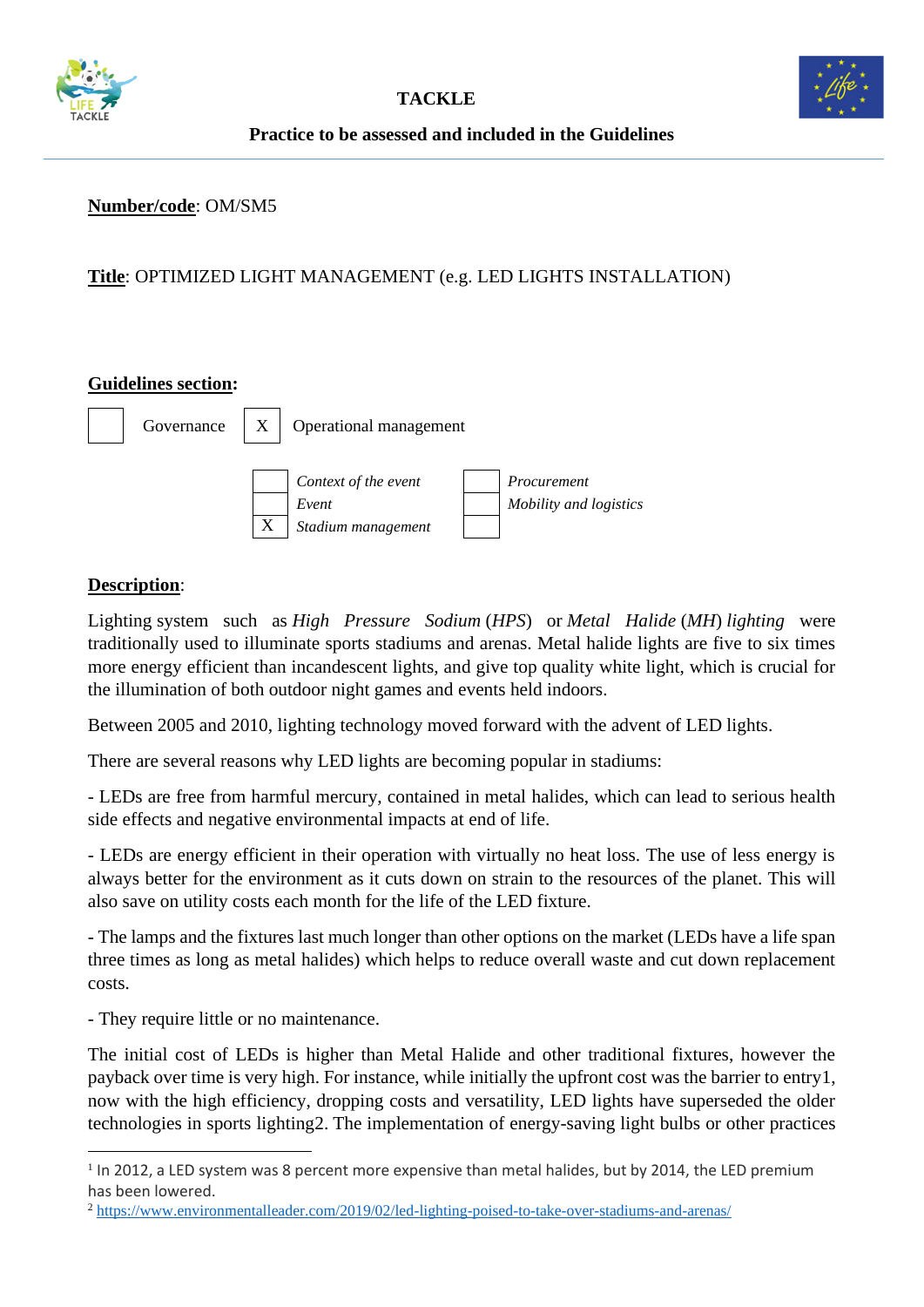related to lighting systems in football stadiums provides a great contribution to reduce energy consumption.

### Examples:

- 1) In the stadium of Leverkusen, in the VIP area, 500 50w halogen spotlights were replaced by 3.9w led spotlights, while 270 50w halogen spotlights were replaced by 10.0w led spotlights
- 2) FIFA World Cup Germany 2006: Around 20 % of the electricity used in stadiums in World Cup stadiums is accounted for by lighting. Energy-saving light bulbs and detector alarms as well as time and twilight switches to shorten the duration of lighting contribute in all stadiums, if to a varied degree, to reducing demand for electricity. In Kaiserslautern and Stuttgart, for example, the latest fluorescent lamps (T5 technology) were used, which save up to 20% compared to previous models. In Dortmund, the number of lights was reduced as a result of measurements of illumination intensity.
- 3) Among other practices, Guidelines of Frech Ministry of the Sport simply suggest to install presence detectors in the in-locker rooms, washrooms and other places where presence detectors or timers pass to prevent the lighting of different spaces from being lit during periods of inactivity.
- 4) Fédération Française de Rugby: Generalize the installation of detectors presence / timers in the buildings of the FFR
- 5) USTA Centre: The USTA Billie Jean King national tennis center, is an American stadium complex and home of the US Open Grand Slam tennis tournament that works with eco evolutions llc, Green Sport Alliance and more generally with venues and teams in order to expand its sustainability program that involve, among others, some green initiatives related to the installation of LED lights. Regarding the environmental benefits, the use of LED lights in the different stadiums of the centre allows to reduce the level of energy consumption respect to standard solutions.
- 6) Yankee Stadium: The Yankee Stadium is the stadium of the New York Yankees, club of Major League Baseball. It is considered a very state-of-art from a sustainable point of view, thanks, among others, to its solutions in terms of LED field lighting that allow a better energy system. Regarding the environmental benefits, The LED field lighting is 40% more efficient than standard and consequently allows to reduce the impact on the environment.
- 7) Major League Baseball: The Major League Baseball along with the MLB network and MLB advanced media are part of a variety of sustainability efforts that include initiatives such as 'Green Team'activations during MLB All-Star Week, front office volunteer efforts and those operated by MLB clubs. In particular, many MLB clubs are working on energy efficient practices through the implementation of LED field lighting along with solar panels in the stadiums.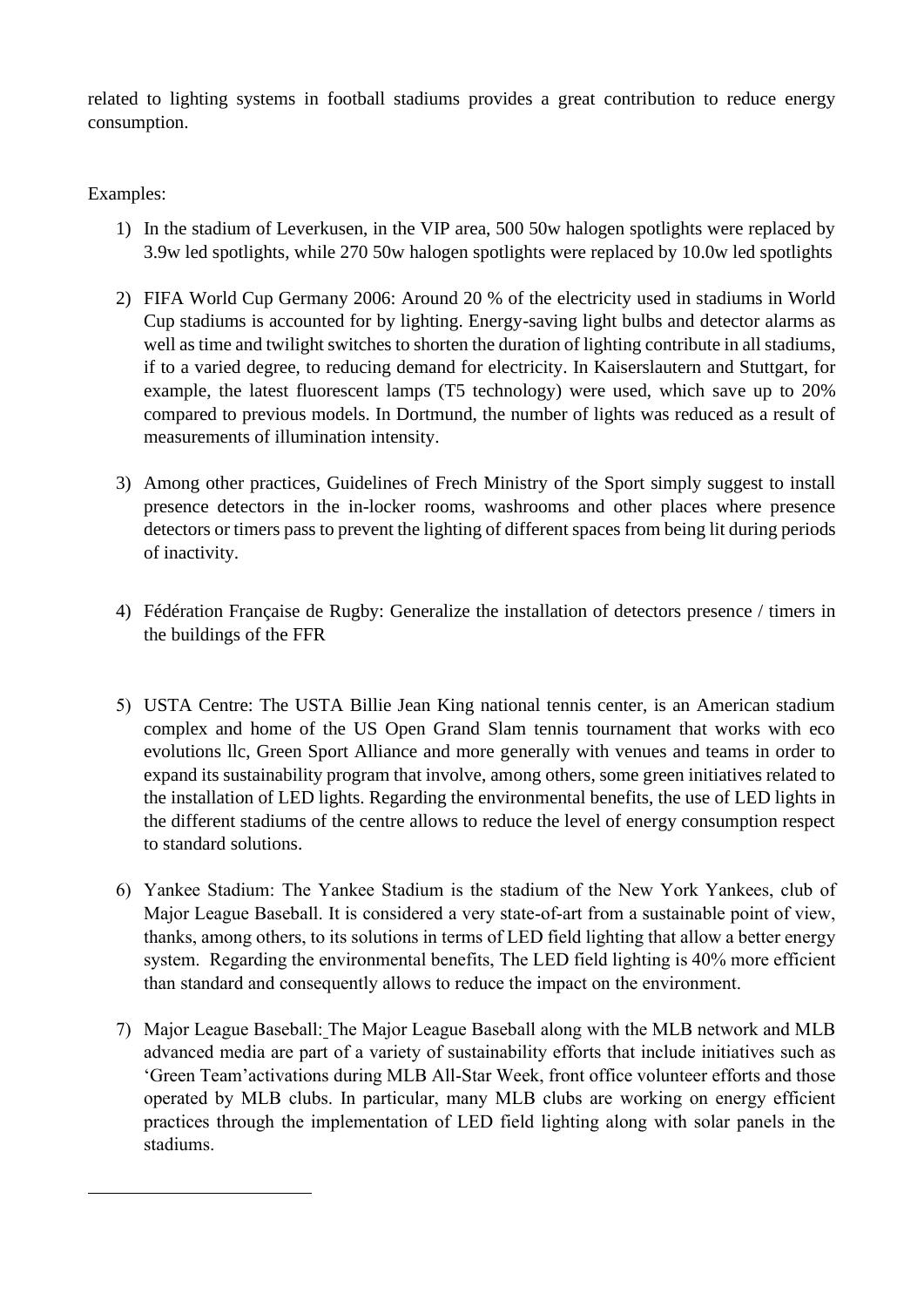- 8) Twickenham Stadium (rugby) has new LED low energy floodlights and two new big screens at either end of the stadium.
- 9) In preparation for the FIFA 2010 in South Africa, LED technology substituted fluorescent tubes on the emergency lighting circuit and reduced the electricity load. This translated into energy saving of 56% or 2,119,482 kWh per annum (i.e. 21,120 tCO2e over their lifetime). Replacing old stadium floodlights with energy-efficient floodlights reduced the total electricity load from 315,7 kW to 126 kW. This translates into an energy saving of 12,096 kWh per annum, i.e. 151 tCo2e over their 15-year lifetime.

#### **Environmental benefits**:

One of the examples given above achieved electricity savings for 74,130 kwh/year, which means an ecological saving of approximately 26,612 kg CO2 per year. Another positive aspect according to the producer of the LED lights is that their life-span is four times longer than that of halogen lights.

## **Economic benefits**:

The economic benefit depends on the savings, in any case the time to see the investment returned could be very low.

## **Applicability and replicability potential**

The measure could be replicated in every stadium that adopts the same centralised system: the investment would be swiftly repaid thanks to the electricity lower consumption.

# **Sources**

[Women Football World Cup Germany 2011](file:///C:/Users/gaiap/Dropbox/TACKLE/Buone%20pratiche/Report%20da%20fare/fwwc2011green_goal_legacy_report_en.pdf) (p. 28) [Mercedes-Benz Stadium](https://www.hok.com/about/news/2017/11/15/mercedes-benz-stadium-becomes-first-professional-sports-stadium-to-receive-leed-platinum-certification/) [Mercedes-Benz Stadium](https://www.usgbc.org/projects/mercedesbenz-stadium) [USTA Centre](https://www.usopen.org/en_US/about/green_initiatives.html) [Yankee Stadium](https://www.mlb.com/yankees/ballpark/information/sustainability-initiatives) [Major League Baseball](http://www.mlb.com/documents/7/7/2/270004772/MLB_Web_File_Cropped.pdf) [FIFA World Cup Germany 2006](https://www.oeko.de/oekodoc/292/2006-011-en.pdf) (p. 64) [Guidelines of French Ministry of Sport \(p](http://developpement-durable.sports.gouv.fr/m/ressources/details/le-guide-pratique-pour-une-gestion-eco-responsable-des-etablissements-sportifs/358).15) [France's strategy for sustainable development](http://developpement-durable.sports.gouv.fr/m/ressources/details/strategie-de-developpement-durable-et-responsable-plan-d-actions-2013-2020/329) (p.11) [Twickenham Stadium \(rugby\)](https://foundationfootprint.com/news/sustainability-at-the-2015-rugby-world-cup/) [UN Environment Programme \(UNEP\) report on the environmental performance of South Africa 2010](https://wedocs.unep.org/bitstream/handle/20.500.11822/22762/FIFA_2010_LR.pdf?sequence=1&isAllowed=y) (p.27) [FIFA 2010 South Africa](https://www.westerncape.gov.za/Text/2011/7/green_goal2010_part1.pdf)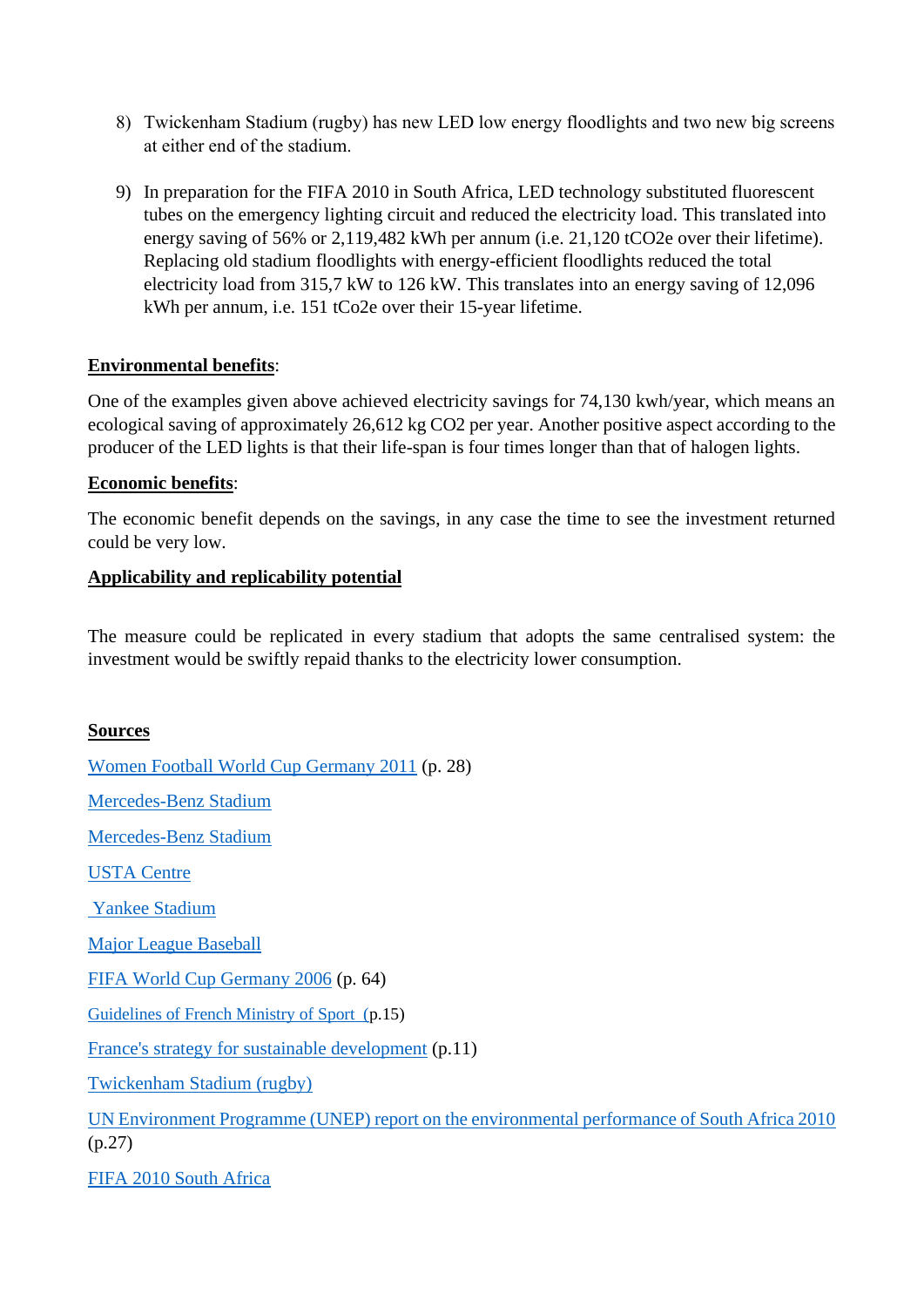## **Case study: Yankee Stadium**

The Yankee Stadium is the stadium of the New York Yankees, club of Major League Baseball. It is considered a state-of-art from a sustainable point of view.

Prior to the 2016 Major League Baseball season, the New York Yankees Stadium became the second major league baseball (MLB) stadium to convert to LED lighting, after the Seattle Mariners Safeco field. The arena was previously dominated by metal halide technology. The move to LED was not only aimed at promoting energy efficiency, but also at improving the lighting for the players and spectators and, more particularly, for TV broadcast, where the move to ultra-high definition TV requires higher lux levels, superior uniformity and no flicker.

In an interview with MLB official auditor Michael Owen, he confirmed that "the lighting level of the infield is over 25% higher and the level in the outfield is over 50% higher than the last measurements of the HID system, made in June 2015 (see Tables below)<sup>3</sup>.

|                                | <b>Seattle Mariners Safeco field</b> |            | <b>New York Yankees Stadium</b> |        |
|--------------------------------|--------------------------------------|------------|---------------------------------|--------|
|                                | <b>Before</b>                        | After      | <b>Before</b>                   | After  |
| <b>Technology</b>              | Metal halide                         | <b>LED</b> | Metal halide                    | LED    |
| Luminaire power<br>consumption | 2,130 W                              | 800 W      | Various $1 - 2$ kW              | $1$ kW |
| Quantity                       | 579                                  | 578        | 888                             | 692    |
| <b>Total power kW</b>          | 1,233                                | 462,4      | 1,227                           | 692    |
| <b>Energy savings</b>          |                                      | 63%        |                                 | 43%    |

|                                 |                 | <b>Seattle Mariners Safeco field</b> | <b>New York Yankees Stadium</b> |       |
|---------------------------------|-----------------|--------------------------------------|---------------------------------|-------|
|                                 | <b>Before</b>   | After                                | <b>Before</b>                   | After |
| Average                         | 2088  x         | $2917$ $\overline{x}$                | 3746                            | 4747  |
| <b>Minimum</b>                  | $1281$ $x$      | 2228 k                               | 3552                            | 4467  |
| Maximum                         | $2422$ $\times$ | 3423 lx                              | 3896                            | 4984  |
| $E_{\text{min}}/E_{\text{max}}$ | 0529            | 0651                                 | 110                             | 1116  |
| $E_{\text{min}}/E_{\text{av}}$  | 0614            | 0764                                 | 095                             | 094   |
| <b>Enhanced illuminance</b>     | Infield         | 25%                                  | Infield                         | 25%   |
| <b>Enhanced illuminance</b>     | Outfield        | 50%                                  | Outfield                        | 50%   |

Overall, the LED lights used at Yankee Stadium resulted to be 40% more efficient and 50% brighter than the previous field lighting used at the Stadium, which were also the most efficient lights available

<sup>3</sup> <https://www.ee.co.za/article/case-study-use-leds-sport-stadium-lighting.html>